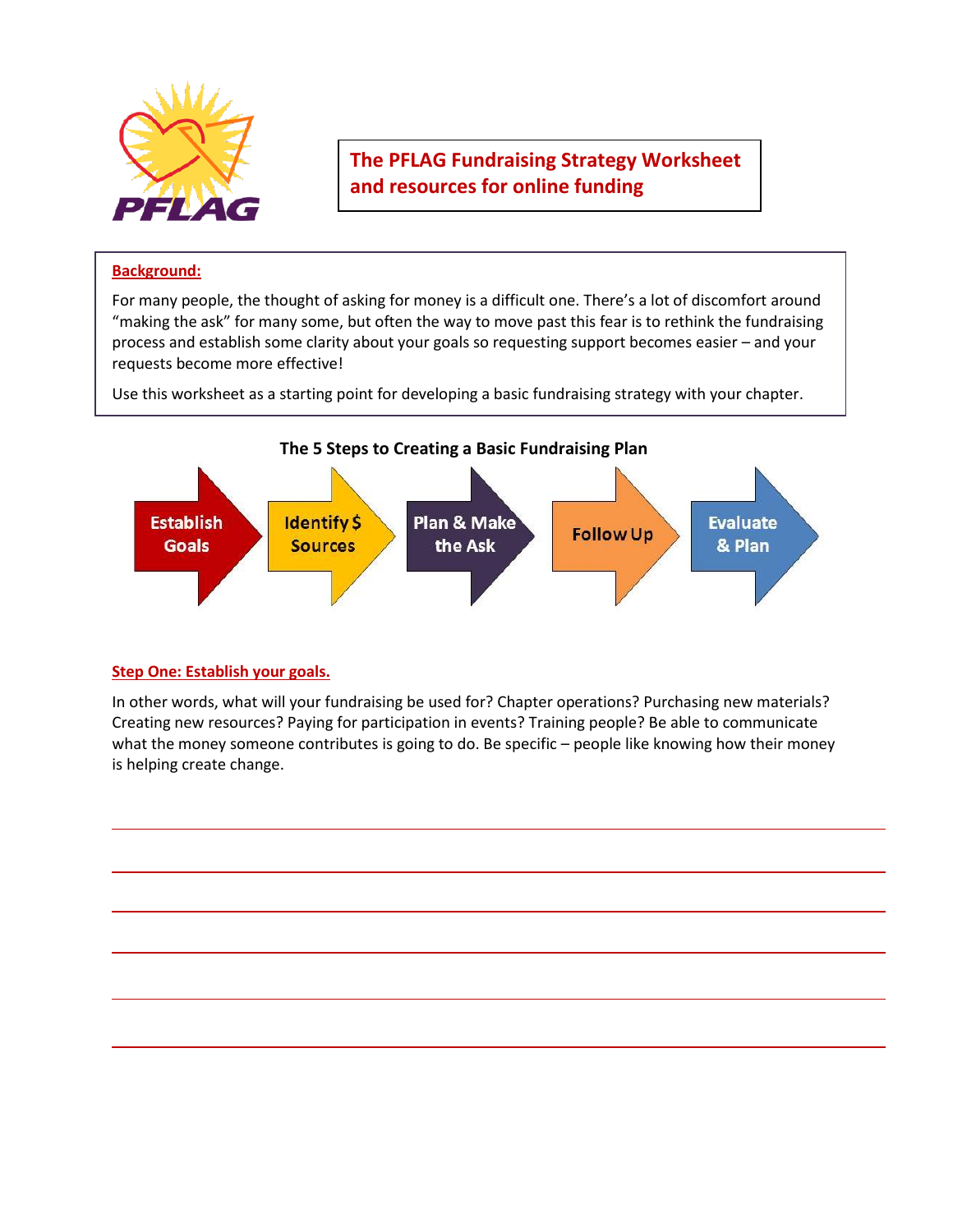## **Step Two: Identify possible sources of support.**

Remember the biggest fact of all – *people give to people*. In other words, in most cases, the largest proportion of support comes from individual donations. Think about where your opportunities to ask individuals lie: chapter membership drives, conversations with people, asking people who you know from coalition work, friends, family, etc. After that, think about the other possible sources that are accessible to you – foundations (grants), local businesses, special events, and sales. Remember to consider the cost of the ask (for example, the cost of doing an event vs. what will be brought in) when you consider the best option for your chapter.

#### **Step three: Make a plan and do the ask!**

Here are some issues to address as part of this step:

- **Develop a budget for your ask –** Will it require materials (envelopes, letters, postage, internet, phone etc.)? Will it require you paying for event space?
- **Plan and make the ask –** How will you be sure that everyone in your chapter understands the plan, feels part of what is going to happen, and is confident that he or she has what they need to be part of the effort (e.g., talking points to guide them in their conversations)? Have you provided people with some advice for when they hit hard questions or pushback? Be ready with answers to these questions.
- **Prepare yourself** Do some homework on the people you'll ask for support. How can you make your pitch to them personal and effective? For example, how could you use the common ground of parenthood to appeal to someone for their support?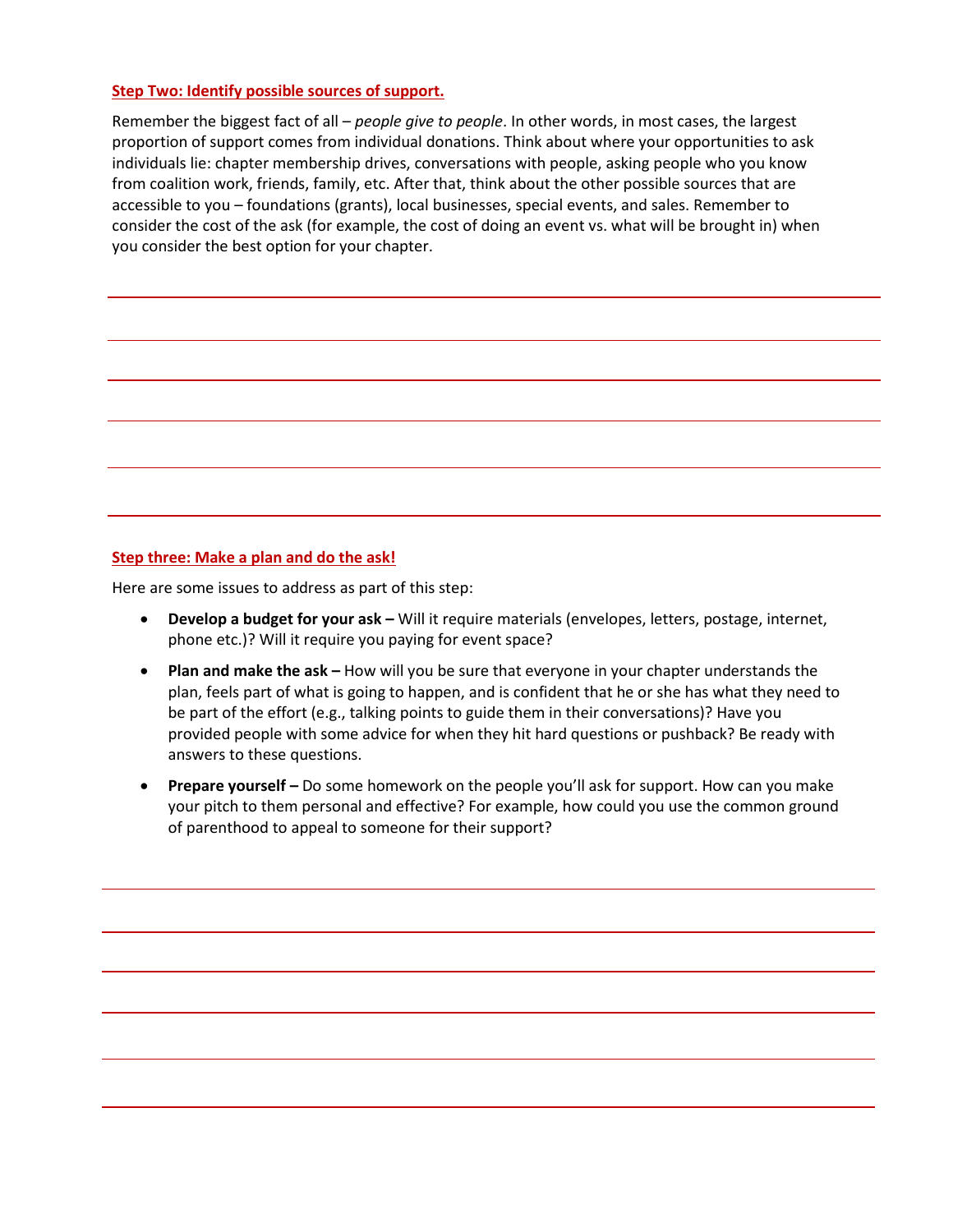#### **Step Four: Follow up.**

How are you going to acknowledge people's contributions? How will you let them know what their support has helped the chapter accomplish? How can you use the momentum you gained to help your future efforts?

# **Step Five: Evaluate and plan for the future.**

Do a check on how you did. Did you make your goals? Did people feel prepared? Were there things you can do better next time? Collect feedback as it comes and use it to develop your next strategy!